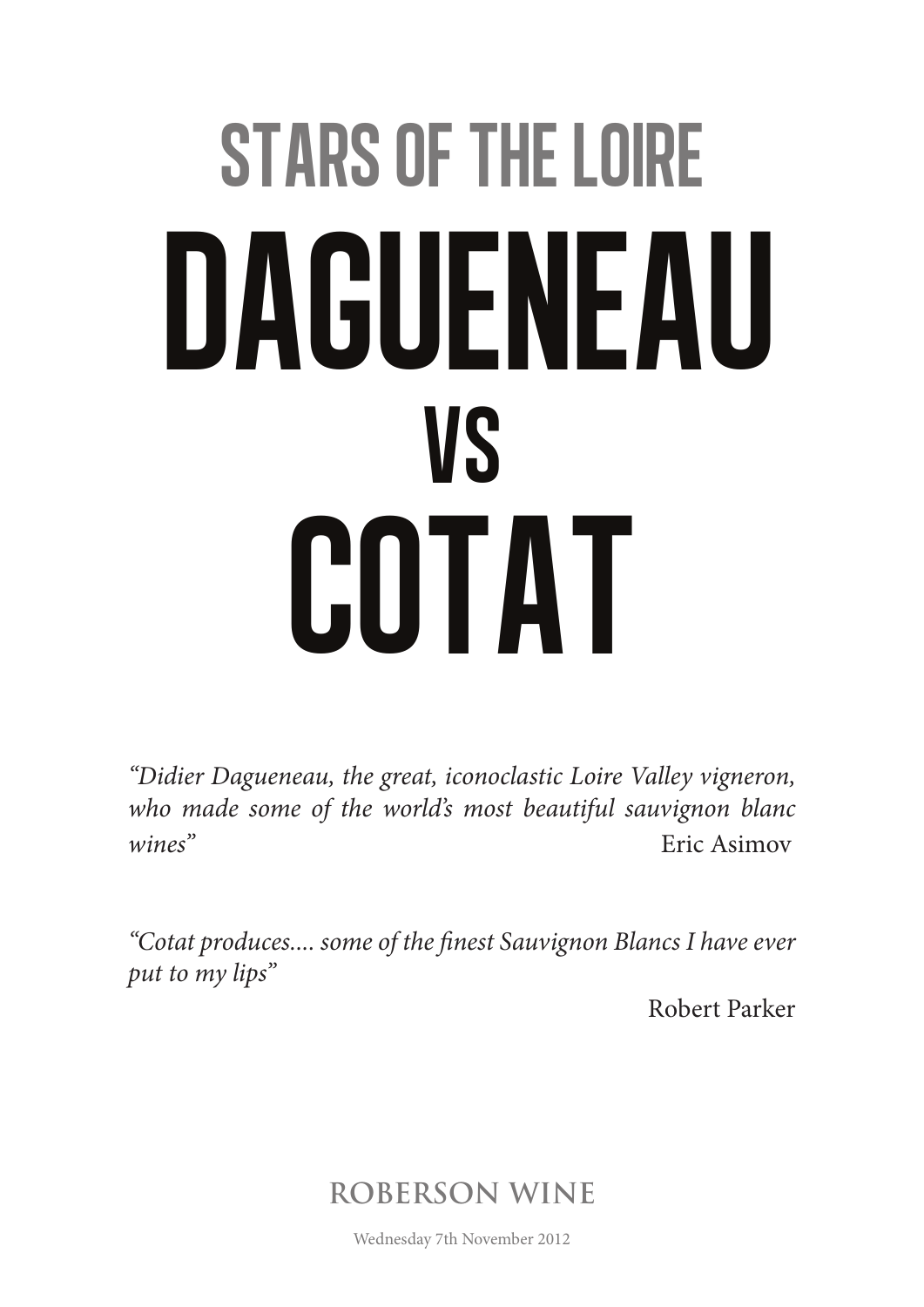## dagueneau vs **COTAT** domaine dagueneau

Rebel. Iconoclast. Legend. All words (and there are many more besides) that have been used to describe Didier Dagueneau down the years. The last one - legend - is the one you will hear most often nowadays, since Didier's tragic death in a microlite accident back in 2008. Since then, his son Louis-Benjamin has been thrust into the limelight as the new head of this world famous domaine and he has continued the work that his father began back in the early 1980s. When Didier arrived in St Andelain to set up his own domaine in 1982, it was not as an outsider or a newcomer. His family had been making wine in the village for generations, although Didier had initially rejected the idea and flew the nest to pursue a career in motorbike-sidecar racing. By all accounts he was very good at it, but following two accidents in quick succession (and the birth of his son Benjamin), Didier decided to retire. On returning to the town he had grown up in, winemaking was an automatic career choice, but rather than join the family winery he decided immediately to set-up his own, separate domaine. Didier was heavily critical of what his family were doing (the first of many vignerons he would insult and fall-out with during his career) and declared that he was going to make the best Sauvignon Blanc in the world. That would involve doing things differently to the winemakers he was surrounded by in Pouilly.

One member of his family that Didier did take some inspiration from was his grandfather. His methods were the traditional ones and he was a perfectionist. Didier said: *"My grandfather was like that...all the parameters, at every stage, every day, should be at the maximum"*. He decided that he wanted to go back to basics and focus on the land - which may sound like a cliché today, but in 1982 that was a rare attitude indeed. The only local Loire Valley vigneron that Didier respected was a man called Edmond Vatan in Sancerre, a winemaker that inhabits the same pantheon as domaines like D.R.C, Leflaive, Chave, Rayas and the like. You may never of heard of him, but Vatan's Sancerre 'Clos de la Neore' is a legendary wine that is made today by his daughter Anne. The microscopic production (couple of hundred cases a year) means that it is virtually unknown, but Didier wanted to do something similar to Vatan and make Sauvignon Blanc that was site (and terroir) specific. This conviction was further entrenched by his admiration for the wines of Burgundy (Henri Jayer was a big influence), where domaines would present a roll call of different cuvées, each with their own story to tell about the terroir that they were grown on.

He purchased a 1.2 hectare plot of En Chailloux and made his first wine from the 1982 vintage. Three years later Didier acquired some vines planted on 'Silex' soil and vinified a separate cuvée of the same name. From 1988 a third wine was added to the range, 'Pur Sang', which was made from vines planted on soils with a high clay and limestone content. Since then, a single vineyard cuvée from a vineyard called 'Buisson Menard' was added, with Didier changing the name of to 'Buisson Renard' after a journalist misspelt it in a report (Didier preferred the new spelling, which means 'fox bush'). From time to time there has been a wine made from ungrafted vines in a vineyard called 'Clos de Calvaire', although harvests from this site were so irregular that Benjamin replanted it after the 2008 vintage in an attempt to get a consistent crop from it. Another sporadic cuvée is a sweet wine called 'Asteroide', made only in certain vintages and always eyewateringly expensive. Finally, there is a small plot of Sancerre 'Monts Damnés', from which the first vintage was made in 2006. Today the domaine totals just over 12 hectares and production hovers around the 4000-5000 case mark.

Didier's rebellious streak was in evidence throughout his career. He was always open to trying new ideas in the vineyard and winery, but was never afraid to take what he wanted from a practice and discard the rest. Over the years he converted his vineyards to organic farming and then started to work with biodynamics, before deciding to cut-out a lot of the more extreme of Steiner's ideas and revert back to something akin to Organic+.

In the winery he experimented with low and zero SO2 during the mid-1990s, but went back to using conventional doses of sulphur as he decided the wines hadn't aged as well as he expected. Wide ranging experiments with oak led to Didier deciding that he liked new oak for the way it allowed the wines to 'breathe' during their elevage, but didn't like the oaky flavours that the barrels imparted - so he worked with his cooper to develop large (450 and 600 lt) sized barrels that had a very low toast. He also developed smaller (350lt) barrels in an elongated, cigar-like shape, which keep the lees moving throughout the elevage and thus needed less aggressive batonnage.

Low yields and oak ageing give weight and depth to the Dagueneau wines, but it is their unmistakable precision and clarity that separate them from the average Sauvignon that surrounds them. The fact that he was never shy about pointing out the mistakes of others, meant that Didier was never part of the local winemaking community (they refused to allow him to joint the Pouilly-Fumé vignerons association), but there is no doubt that he was responsible for establishing Pouilly-Fumé as one of the Loire's most famous appellations. Who knows, maybe he even achieved his goal of making the best Sauvignon Blanc in the world?